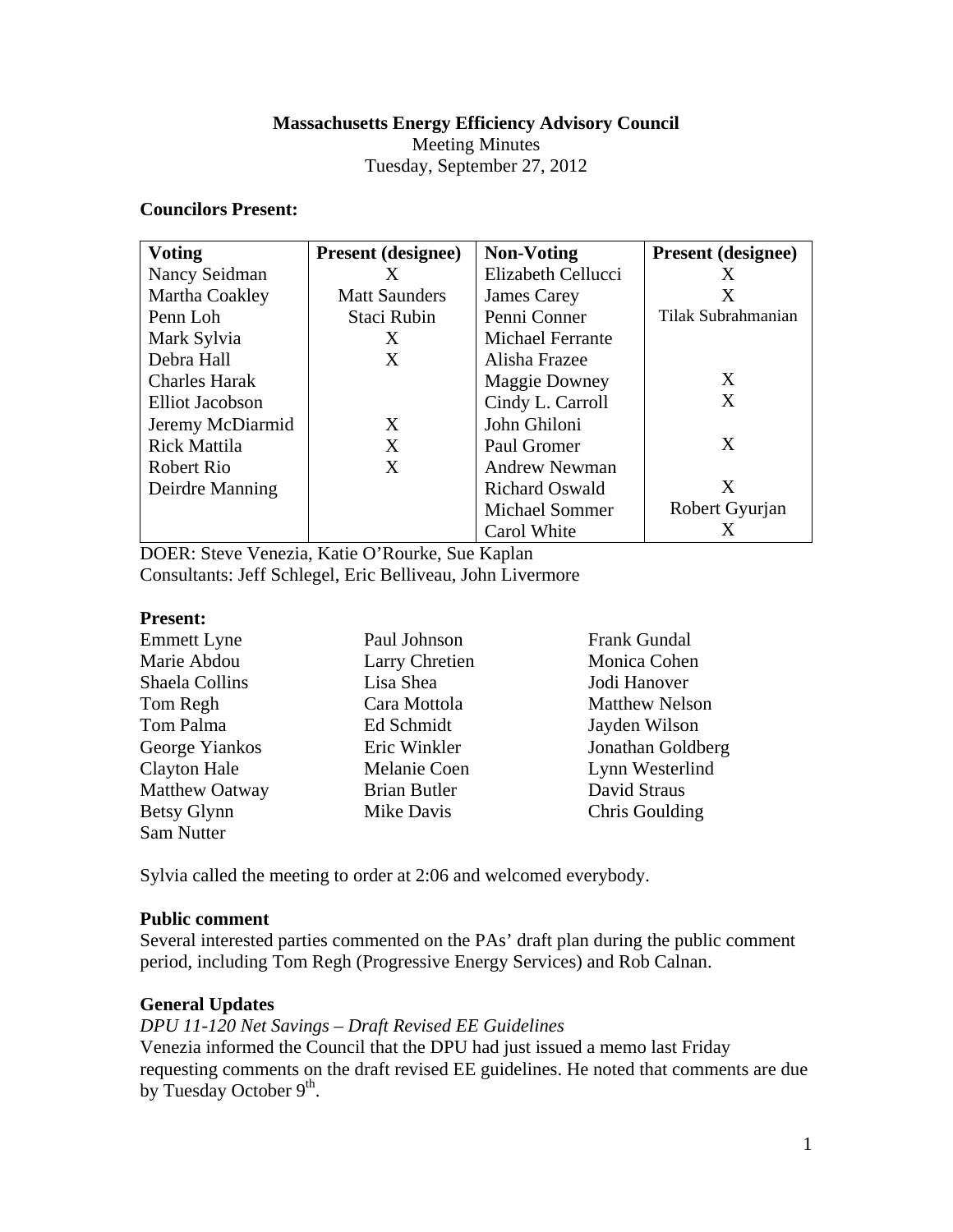#### *DPU Bill Impacts Comments*

Venezia informed the Council of the DPU hearing officer memo on August  $31<sup>st</sup>$ requesting comments on the proposal on the bill impacts model. He noted that several stakeholders submitted comments, including DOER, the PAs, NEEP, GJC, and the AG.

### **Joint Consultant and PA Comparison Analysis Presentation of Sept Draft Plans**

Sylvia noted that the Consultants have been analyzing the latest draft of the 3-year plans that were submitted to the Council on September  $17<sup>th</sup>$ . Schlegel noted that DOER and the Executive Committee requested that the Consultants and PAs work together to prepare a data-driven update on where we are with the plans. Schlegel, Abdou and Nelson jointed presented a set of slides. Abdou explained how Consultant, Councilor and stakeholder comments have driven changes since the July draft. She noted that Electric savings are up, electric budgets down; while Gas savings are up, and gas budgets up. She explained that the PAs are seeking all cost-effective efficiency, but are mindful of sustainability and bill impacts. Abdou noted that on savings goals, the PAs targets have come up, while the Consultants have adjusted targets down – reducing a 5% difference to about 2.5%. Schlegel explained that the Consultants originally recommended higher targets and have compromised on electric to 2.5%, 2.55%, 2.6%, while the PAs are now at 2.48%, 2.51%, 2.56%. He noted the large variation between PAs in percent of sale savings in the individual sectors (e.g. variation in residential sector: 0.81% to 2.96%). Abdou presented similar information for Gas, with PAs adjusting targets up, and Consultants adjusting targets down. Schlegel noted that the PAs' gas savings targets are now at 1.01%, 1.1%, 1.12%, with several PAs significantly below these targets, and NGRID contributing fairly significantly. He noted that lower gas savings targets would represent another few years of ramp-up beyond the initial 3-4 years. He pointed out that the C&I gas savings numbers range from 0.48% to 1.92%, and that we want to see a commitment with less variability.

Nelson presented several slides on costs. He noted that, as a result of the cost-driver analysis that was performed by the PAs and the Consultants, the PA budget has come down \$60 million compared with July, with higher savings. He explained that, on the gas side, the Consultants lowered their range and the PAs increased their targets. Nelson noted that the cost to achieve has gone down from \$0.039 to \$0.037/lifetime kWh, with the gap between PAs and Consultants at about \$30 million. Schlegel presented a chart comparing electric \$/lifetime kWh by PA, showing the variations. He noted that the Consultants continue to recommend 3.4-3.5 cents. He further noted that the PAs are getting benefits from oil that are not represented in the savings, which explains some of the differences in costs. Nelson explained that the gas cost to achieve gap is smaller, but remains, and noted some of the main cost drivers: RCS costs, EM&V and code changes, and increases in incentive levels. Schlegel presented a chart comparing gas \$/lifetime therm by PA, and noted some variation across PAs.

Abdou noted that benefits is a key indicator and is a good way to look at all the savings. She note that both Consultants and PAs increased targets. Schlegel noted the gap in benefits and in lifetime savings, pointing to a need to have more emphasis on measures with longer term savings (e.g. HVAC, insulation). Nelson said that the PAs are continuing to focus on reducing variances among themselves, and noted that there are now less variances that in the July draft plan.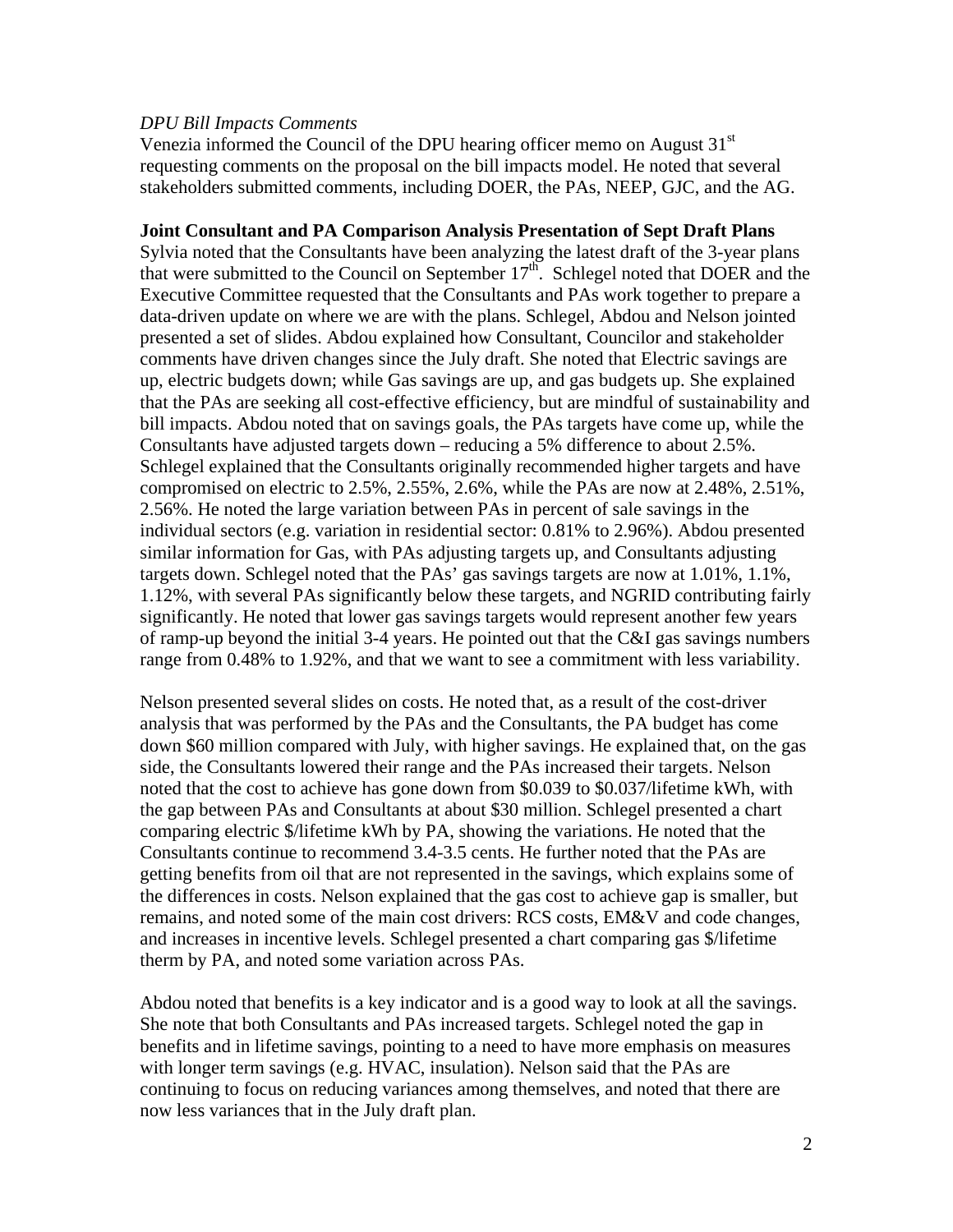Sylvia said that the next draft of the plan is scheduled to be submitted to the Council on October  $5<sup>th</sup>$ , and noted appreciation for the work that has been done to date. He said that it helps the council when the Consultants and PAs work cooperatively on presentations. Sylvia asked to hear from each of the Councilors on their thoughts about the September draft of the 3-year plan, particularly with regard to savings goals, reducing costs, and performance incentives.

## **Council Discussion of September Draft Plans**

Seidman said she is more concerned on gas, as Consultants had suggested 1.1, 1.2, 1.3%. She noted that we now start in a deeper hole compared with 2020 climate goals, with not much of a slope now 1.01, 1.1, 1.12%. She suggested either doing a big jump in 2016 or increasing the slope now.

Hall said we should step back and see where we were 3 years ago, and how far we've come. She noted that the plan is now integrated, and includes new initiatives such as Efficient Neighborhoods+. She expressed wanting the goals to get up to the climate goal levels as recommended by the consultants. She thanked the PAs for their hard work and innovation.

Rubin noted appreciation for all the hard work, and a desire to get PAs up to the Consultant and 2020 climate targets. She expressed excitement about the Efficient Neighborhoods initiative, and a desire to see the GJC invited to the table for program design discussions. Rubin observed that the marketing budget is lower than in the July plan draft. Nelson noted that this is part of the effort to lower costs.

Mattila noted that the result is best when there is good collaboration between Consultants and PAs. He asked if the lower cost of gas is a factor in setting gas savings goals and budgets, and if there is an expectation about how much the gap could be narrowed. Schlegel responded that all fuel cost, EM&V, codes and standards, and other data have been considered in the setting of proposed savings goals and budgets, and that integrated programs are helping to sell the whole package of EE, as opposed to just trying to sell gas measures. He also noted that the Consultants have some recommendations that would be shared in the next section of the meeting. Mattila asked about C&I property managers. Gundal responded that the PAs have done a lot of work on segmenting property managers, and that there will be something in place for the PA Account Executives by Q1 or Q2 2013.

McDiarmid said that the reason we've made so much progress is because of the collaboration between Consultants and PAs. He noted, however, that we have more to do, especially with regard to being more on track to meet climate goals. He commented that the Plan is mostly on track with respect to text, and that statewide goals should be on page 1 of the October 5<sup>th</sup> draft. McDiarmid stated ENE's desire to have PAs and Consultants work to continue to close savings gap.

Rio said we've come a long way. He explained that he speaks with C&I people every day, and they are constantly being contacted by the PAs about energy efficiency. He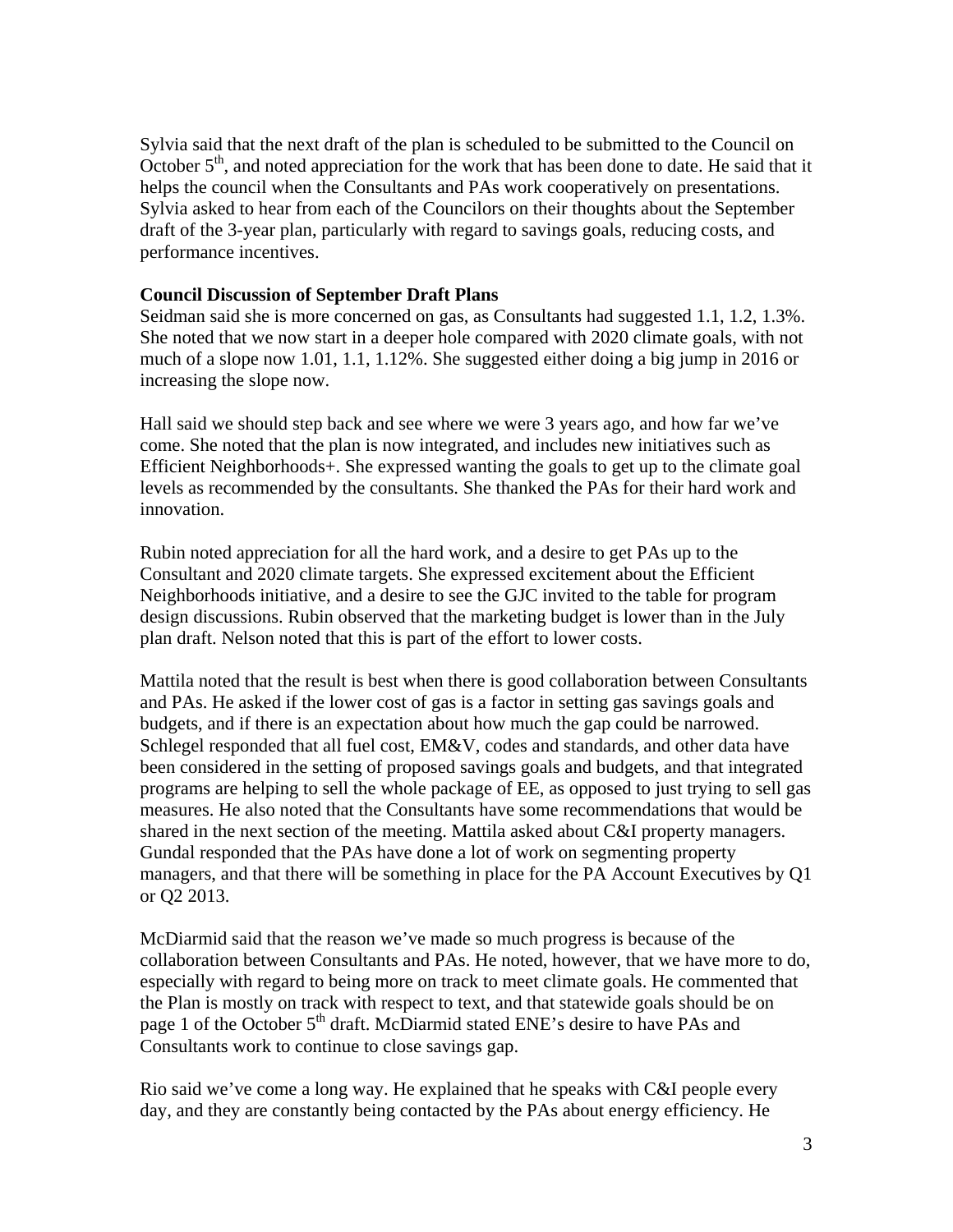noted that the PAs have done a great job, and that the goals are aggressive on the C&I side. Rio expressed that he thinks there is a good overall balance between costs and savings, however the Consultants and PAs should keep working to see if some more pencil sharpening can be done.

Saunders asked for some more details regarding costs, specifically on NEIs and the large difference in cost per annual and lifetime therm between NGRID gas and NSTAR gas. Various PAs responded with details on both questions. Saunders pointed out that the current 2012 YTD budget numbers are significantly below the proposed 3-Year plan budget numbers, and he posited that the PAs are consistently below their budgets. White responded that there is quite a bit of work in the queue, and the PAs don't anticipate a big under spend by either electric or gas by the end of the year. Saunders asked about the cost of lifetime savings in both electric and gas, with significantly increases, 46% on gas, 25% on electric. White responded that in low income the law requires PAs to use 10% on electric and 20% on gas, so the budget increases automatically when other sectors increase. The increase in C&I budget, she noted, is due in part to changing codes and standards, particularly Federal lighting standards. Saunders asked about the logic of potentially delaying LED light bulbs until later when they are cheaper. White responded that the PAs are trying to drive the marketplace to adopt more energy efficient practices and technologies, and that PAs are focusing on the LED lighting that is cost-effective under current rules. Schlegel added that the programs are trying to focus on strategic applications of LEDs where there is some additional value provided, like dimmability. He noted that program strategies get adjusted each year as we learn more about what's going on in the market, and he suggested that the PAs could do a briefing to the Council on how things are being done now, and how they could be done better.

Sylvia asked the Consultants to present their analysis of the plan information and their recommendations to the Council. Schlegel said that the Consultants have heard clearly from the Council that they want to have higher savings goals, but with budgets that are adequate, and not higher than needed, to reach goals. He noted that the Consultants have recommended compromises and are now at the lowest electric and gas savings targets they can recommend. He suggested that there be a reasonably consistent percentage of sales savings goals in each PA territory. On costs, Schlegel acknowledged that there are some uncertainties, and expressed that it should be possible to close the gap on electric, and at least a portion of the \$65 million gap on gas.

Sylvia stated that it is the Council's consensus that we close the gap on both savings and costs. He further emphasized that it is particularly important to DOER to work toward achieving the 2020 CECP targets. McDiarmid recognized the leadership of NGRID and NSTAR in making progress toward the savings targets.

#### **Performance Incentive and Metrics Council Discussion**

Sylvia explained that the Council would have a discussion about whether or not to have metrics, with the goal of arriving at a consensus by the end of the meeting. Schlegel presented a short slide set to the Council. He explained that the Consultants continue to recommend performance incentives: 1) Savings, 2) Net Benefits, and 3) Performance Metrics. He noted the question of how much weight you put on each component, and